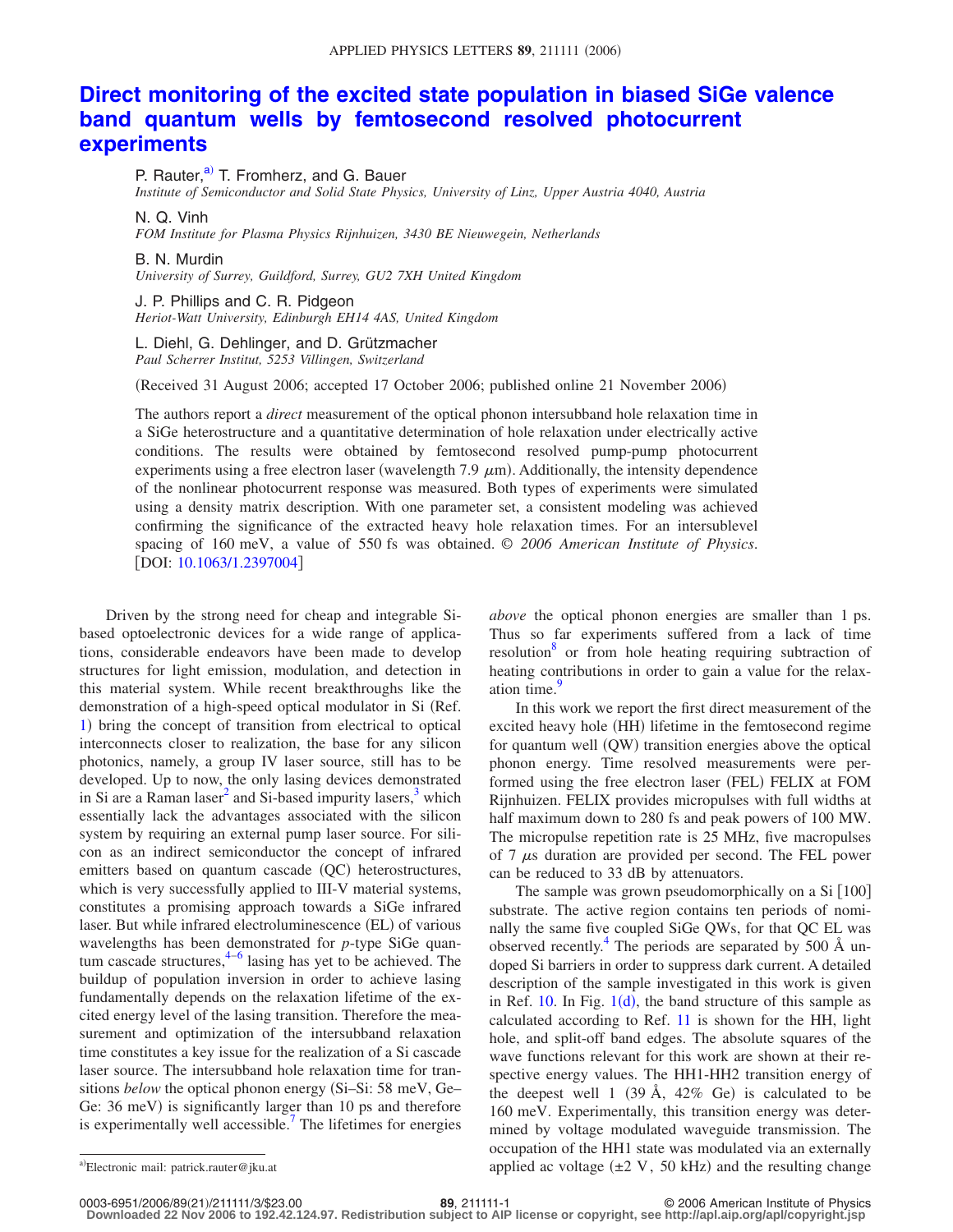<span id="page-1-0"></span>

FIG. 1. (Color online) Absorption, two-photon PC, and simulation results. Inset (d) shows the calculated heavy, light, and split-off (broken, solid, and dotted line) hole band edges at a bias of −4 V and a plot of the relevant absolute squared wave functions at their eigenenergy values. The calculated HH2-HH1 energy difference (160 meV) is consistent with the peak positions measured in voltage modulated TM transmission experiments (a) and in two-photon PC spectra in TE and TM polarizations (line with and without symbols) obtained by varying the FEL wavelength  $[(b)$  and  $(c)$  for  $\pm 3$  V bias]. The graphs were offset vertically for clarity. The arrow labeled pumppump indicates the energy at which the time resolved measurements were performed.

of the spectrally resolved waveguide transmission was measured via lock-in technique for transversal magnetic (TM) radiation. Figure  $1(a)$  $1(a)$  shows that a clear peak at the calculated HH1-HH2 transition energy is observed. The final HH2 state of this transition is strongly confined. Thus the HH1- HH2 transition of the deepest QW 1 was not observed in our previous photocurrent  $(PC)$  experiments,<sup>10</sup> in which low intensity radiation from a globar was used to excite the sample. However, since in well 1 the HH1, HH2, and the onset of the continuum states are nearly equally spaced in energy, PC can be generated by two-photon processes. Figure [1](#page-1-0) shows the results of PC experiments using the intense laser radiation of FELIX. For two different bias voltages, Figs.  $1(b)$  $1(b)$  and  $1(c)$ show a clear two-photon PC signal resonantly enhanced at the HH1-HH2 transition energy for TM polarization.

In order to verify that a nonlinear absorption process is responsible for the PC signal at the HH1-HH2 energy, the dependence of the PC peak maximum on the FEL micropulse energy was measured for TM polarized radiation. For pulse energies smaller than  $3 \times 10^{-2} \mu J$  the results presented in Fig. [2](#page-1-1) show a clear superlinear dependence of the peak maximum on the pulse energy typical for multiphoton processes. For pulse energies in excess of  $5 \times 10^{-2} \mu J$ , a saturation of the PC signal is observed.

In order to understand the power dependence of the PC signal over the whole range of micropulse energies as well as the dynamics of the state occupancies, the response of the system to a laser pulse resonant with the HH1-HH2 transition was simulated using a density matrix DM- approach.<sup>12,[13](#page-2-11)</sup> The result of the DM calculations is shown by the solid line in Fig. [2.](#page-1-1) The details of the DM calculations are beyond the scope of this letter and will be published in a forthcoming publication. $14$  The simulation is in very good agreement with the measurement over two orders of magnitude of the exciting power. The calculations show that for low excitation intensities HH2 is only weakly populated by the pulse, most carriers remain in HH1. Therefore the con-**Downloaded 22 Nov 2006 to 192.42.124.97. Redistribution subject to AIP license or copyright, see http://apl.aip.org/apl/copyright.jsp**

<span id="page-1-1"></span>

FIG. 2. (Color online) Double logarithmic plot of the PC signal vs the macropulse power of FELIX. The experimental data (crosses) were measured at a bias of 3 V and a temperature of 10 K in TM polarization. The simulated dependence of the PC is shown as solid line. The inset shows the pump-pump setup. A detailed description is given in the text.

tinuum occupation depends quadratically on the intensity. As the peak intensity gets higher, the HH1-HH2 transition reaches bleaching (i.e., the HH1 and HH2 populations become equal) within the pulse time, and therefore the continuum occupation and the PC become linearly dependent on the excitation intensity. For even higher intensities, the occupations of HH1, HH2, and continuum become comparable, thus the transition to the continuum becomes bleached and the PC saturates.

In order to determine the HH2-HH1 relaxation time, which has been reported to be mainly determined by optical phonon deformation potential scattering,<sup>9[,15](#page-2-13)</sup> PC pump-pump experiments were performed. The pump-pump setup is shown in the inset of Fig. [2.](#page-1-1) The FEL beam with a wavelength of 7.9  $\mu$ m enters the optical setup in TE polarization and is split by a beam splitter (B1). The polarization of one of the beams is turned by  $90^\circ$  into TM polarization (PR2). The beam remaining in TE polarization is reflected by a movable mirror (R1) allowing to adjust the delay between TE and TM pulses on a femtosecond scale. Before being coupled into the sample waveguide, the beams are made collinear again by the use of a second beam splitter (B2). The integral PC through the variably biased sample originating from the delayed TE and TM micropulses is measured as a function of the delay. The advantage of performing PC measurements in comparison with pump-probe experiments lies in its much higher sensitivity. In addition, major setup problems arising for pump-probe transmission experiments in waveguide configuration, like distinguishing between the parallel pump and probe beams, are avoided. The cross polarization of the FEL beams breaks the symmetry of the experiment with respect to the sign of the delay and allows an unambiguous identification of decay processes even if the decay time constant is close to the time resolution of the setup. Furthermore it prevents interference of the two beams.

The results of the pump-pump measurements after subtracting a background that corresponds to the PC signal for large delays are presented in Fig. [3.](#page-2-14) The curves show a pronounced asymmetry with respect to the sign of the delay, which is due to the strong polarization dependence of the transition involved. For negative delays in Fig. [3,](#page-2-14) the TM polarized pulse is the first to interact with the sample. In this